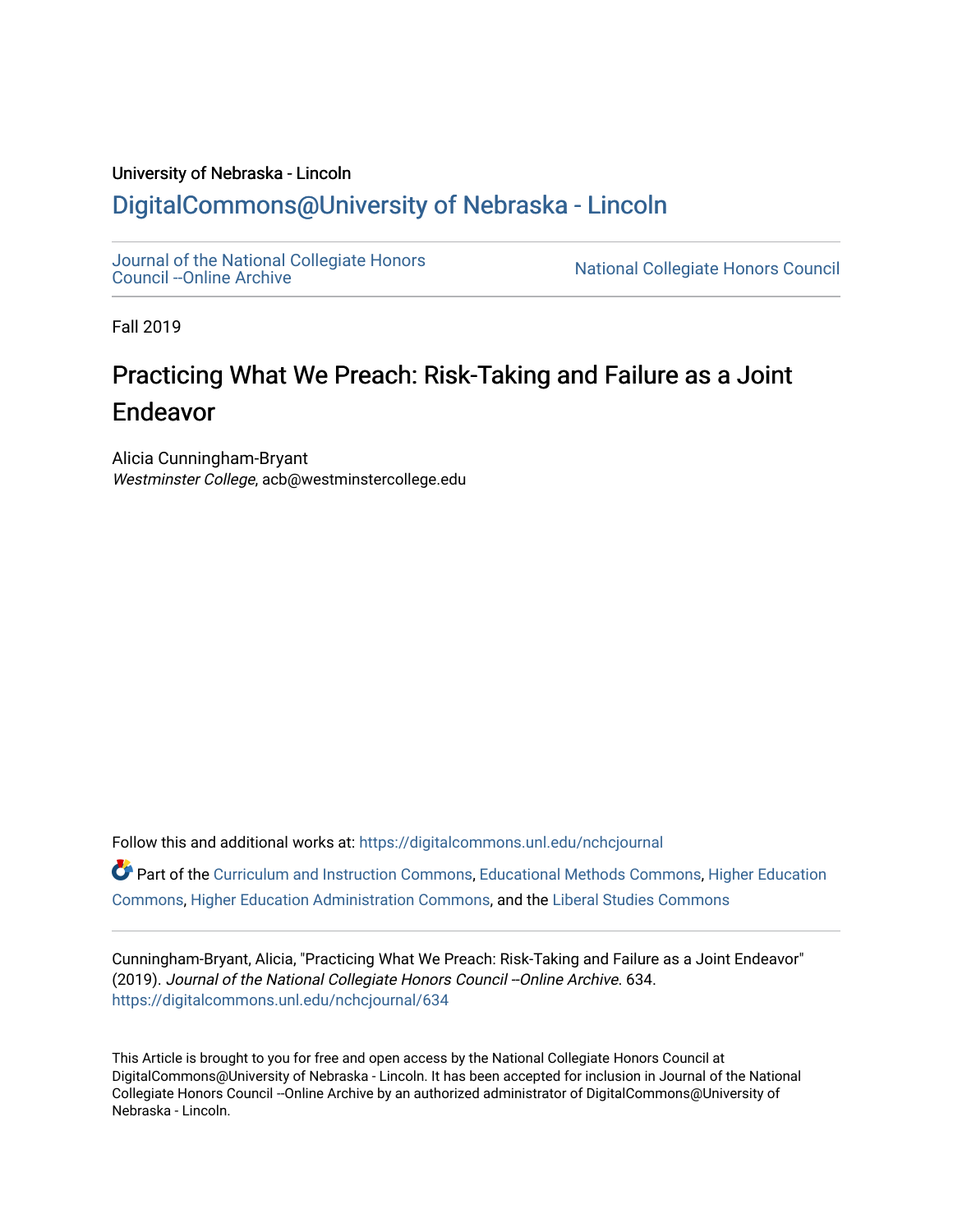## **Practicing What We Preach: Risk-Taking and Failure as a Joint Endeavor**

#### Alicia Cunningham-Bryant

Westminster College

**Abstract:** Faculty and administrators often present risk-taking as something honors students must do, but rarely do they take risks themselves. In an ideal situation, communal risk-taking would subvert institutional power dynamics, free students from grade-associated anxiety, and enable them to build dynamic partnerships with faculty. This paper discusses how one honors college piloted self-grading in the second semester of its first-year seminar as a mechanism of liberatory learning for both faculty and students. While self-grading was originally intended to provide increased freedom for risk-taking, in truth it led to increased anxiety in students and high levels of frustration for faculty. This pilot program demonstrated the underlying flaws in the concept of risk-taking and ultimately failed. Although faculty may have good intentions, simply removing grades does not remove internalized, perceived judgment. Real risk-taking requires all parties to participate with enthusiasm and to adapt when necessary in order to be successful. While self-grading did not accomplish its original aims, the process demonstrated previously underappreciated underlying cultural tensions that fundamentally affect student and faculty freedom and risk-taking, displaying how deeply entrenched the social mores are for honors faculty and students, as well as how much work is left to encourage risk-taking by both groups.

**Keywords:** honors education; self-grading; liberatory learning; anxiety; Westminster College (Salt Lake City, UT)

When academics engage in conversations about risk, we tend exclu-<br>sively to enjoin our students to leap into the unknown. We decry the<br>system that makes them size system that leaves them status experience and system that makes them risk-averse, that leaves them status-conscious and grade-driven, and we make judgments about the necessity of risk-taking and the need for students to accept the process as we define it. This one-sided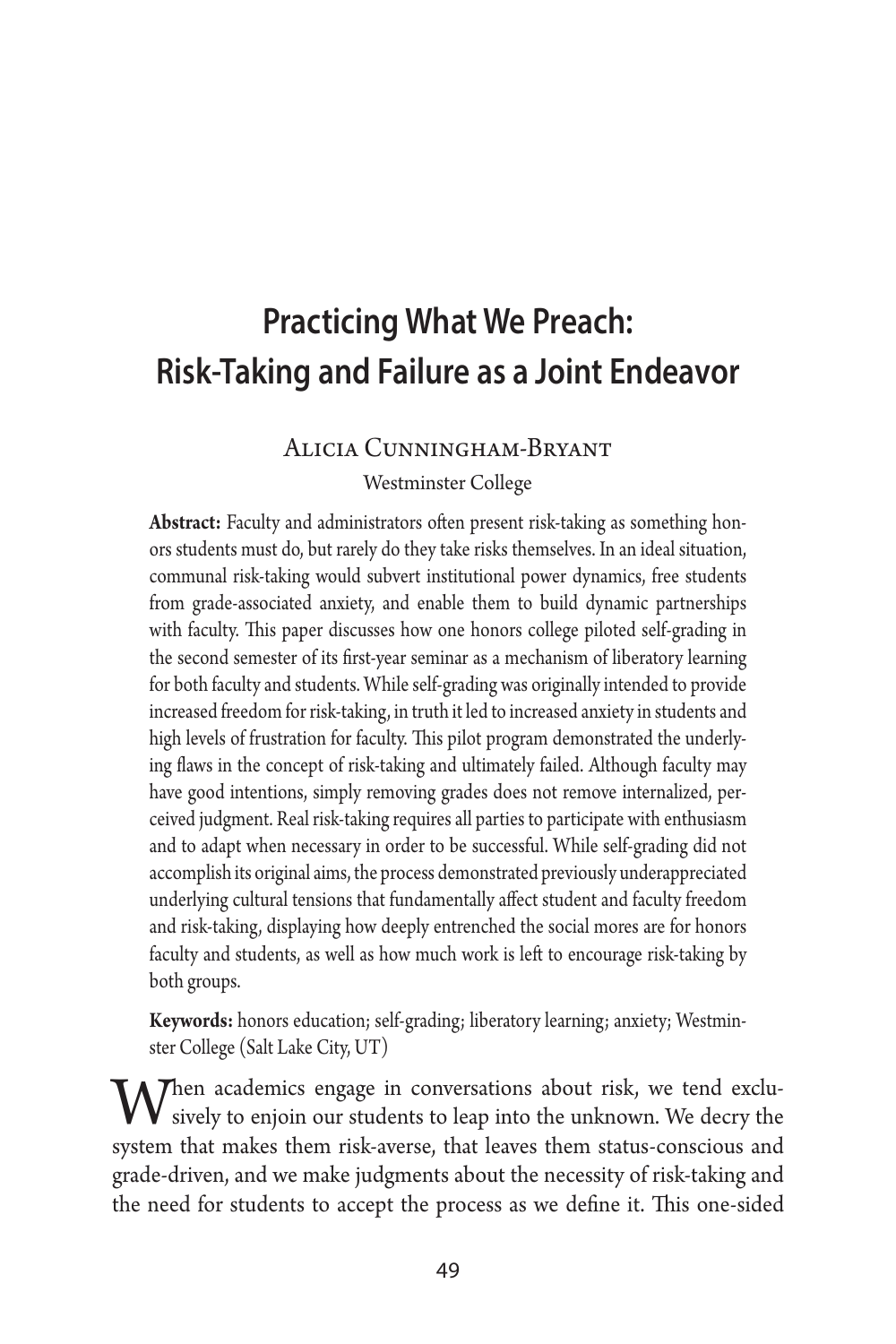risk-taking perpetuates preexisting norms of top-down pedagogy by portraying the faculty member as driver and the students as hard-working passengers who, through commitment to reaching goals we have set, will be transformed. While Cognard-Black mentions the honors course wherein everyone begins with an A and can maintain it through rigorous attention to structures, this arrangement still puts the onus of risk-taking solely on the student. The faculty risk nothing simply by reframing their grading as a maintenance strategy rather than an earning framework. The issue, then, is to devise a means whereby we alter the student-teacher relationship in the honors classroom so that both parties have a shared role in the risk-taking enterprise. Only then will the honors classroom be a truly shared learning environment.

bell hooks's discussion of the need for liberatory learning and Adrienne Rich's discussion of claiming your own education exhort students to be bigger than status, to move beyond the confines of our constructed systems and to build worlds that are bolder and fully their own. Impeding that project, though, is the reality that our students are socially constructed beings for whom metrics are previously inscribed and for whom risk-taking is culturally bound. The same holds true for honors faculty and administrators. As Vicki A. Reitenauer notes, faculty wield institutional power via grading and thus can subconsciously maintain the status quo (61). This power differential led to Reitenauer's move to self-grading as a mechanism that "requires each of us individually to assume a different set of responsibilities and a set of strategies for becoming accountable to ourselves and each other" (61). Within this framework, faculty and students are risk-takers together, attempting to deconstruct the external power structures and join in bold collaborative ways to move out of our individual snug cocoons.

## **the self-grading pilot**

In order to engage in the risk-taking advocated by hooks, Rich, and Reitenauer, the Westminster Honors College piloted a self-grading scheme in the spring 2018 first-year seminar, in which all sections were team-taught. The pilot was designed not only to help honors students achieve greater self-awareness regarding the quality of their work and to improve their assessment skills but also to reduce anxiety around grades by subverting traditional faculty and student roles, disrupting the institutional power differential. We hoped that by providing an environment in which students were arbiters of their own success rather than dependent on outside evaluation, they would feel freer to take risks in their writing, in the classroom, and even as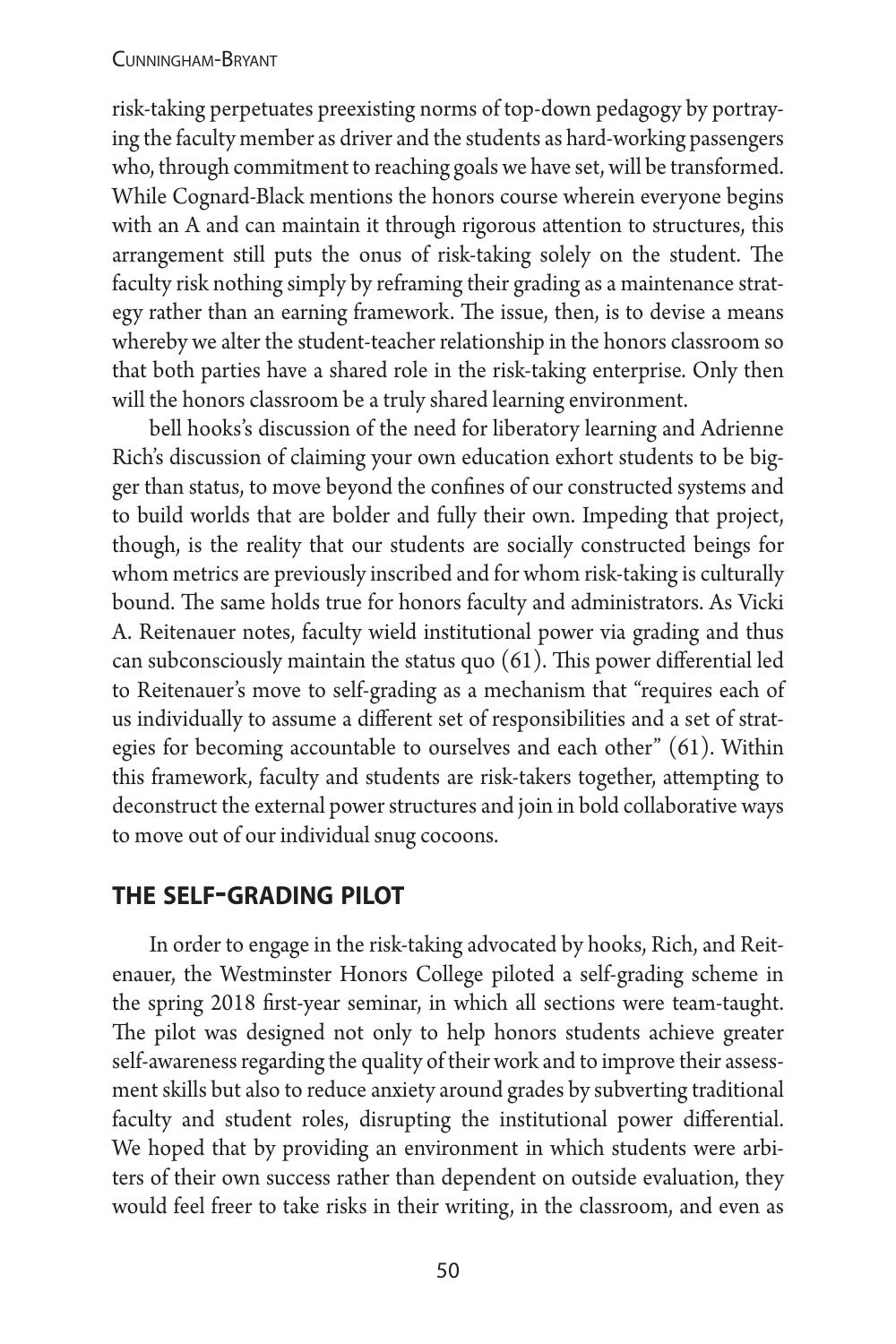members of the broader Westminster community. Likewise, we believed that by removing the punitive aspect of grades from the faculty-student relationship, stronger bonds would be forged between first-year students and faculty potentially leading to future advising and mentorship opportunities. As a team, we hoped that taking risks in these ways would produce myriad other benefits inside and outside the classroom for all parties involved.

Demonstrating the level of collaborative risk-taking necessary, all faculty pairs for the course agreed to participate and set the parameters for the pilot as a collective. The structure of the course and its assignments would not change; students would still write eight short and two long essays (also known as Short Form and Long Form Prompts), participate in a comprehensive conversation (the final face-to-face assessment exercise), and receive a participation grade. They would also still submit a midterm short form prompt portfolio and a participation self-assessment that would produce non-binding grades that later would be replaced by the end-of-semester final portfolio and final participation assessment. The faculty then proceeded to develop a list of shared agreements that would serve as the methodology for self-grading.

The faculty teams agreed to the following terms at the outset:

- 1. Faculty would have shared rubrics for all assignments.
- 2. Students would be the lone arbiters of their grades; faculty would not change any grades.
- 3. Students would submit their self-grades with their work.
- 4. Faculty pairs would meet to give "shadow" grades to students on assignments. Halfway through the semester faculty pairs would meet with each student to talk through each "shadow" grade and how they aligned or did not align with the student's self-assessment.
- 5. Faculty would keep track of both student-assigned and facultyassigned grades.

However, the actual practice of self-grading varied quite a bit across sections as faculty pairs altered the proposed structure to fit their own teaching preferences, so the practical methodology shifted substantially from the original agreements. For example, when students turned in their first long essay, they also submitted their self-evaluation/grade. However, faculty noticed hurried self-grading in the classroom right before submission, thereby undermining the goal of self-assessment as self-reflection. Students also voiced concern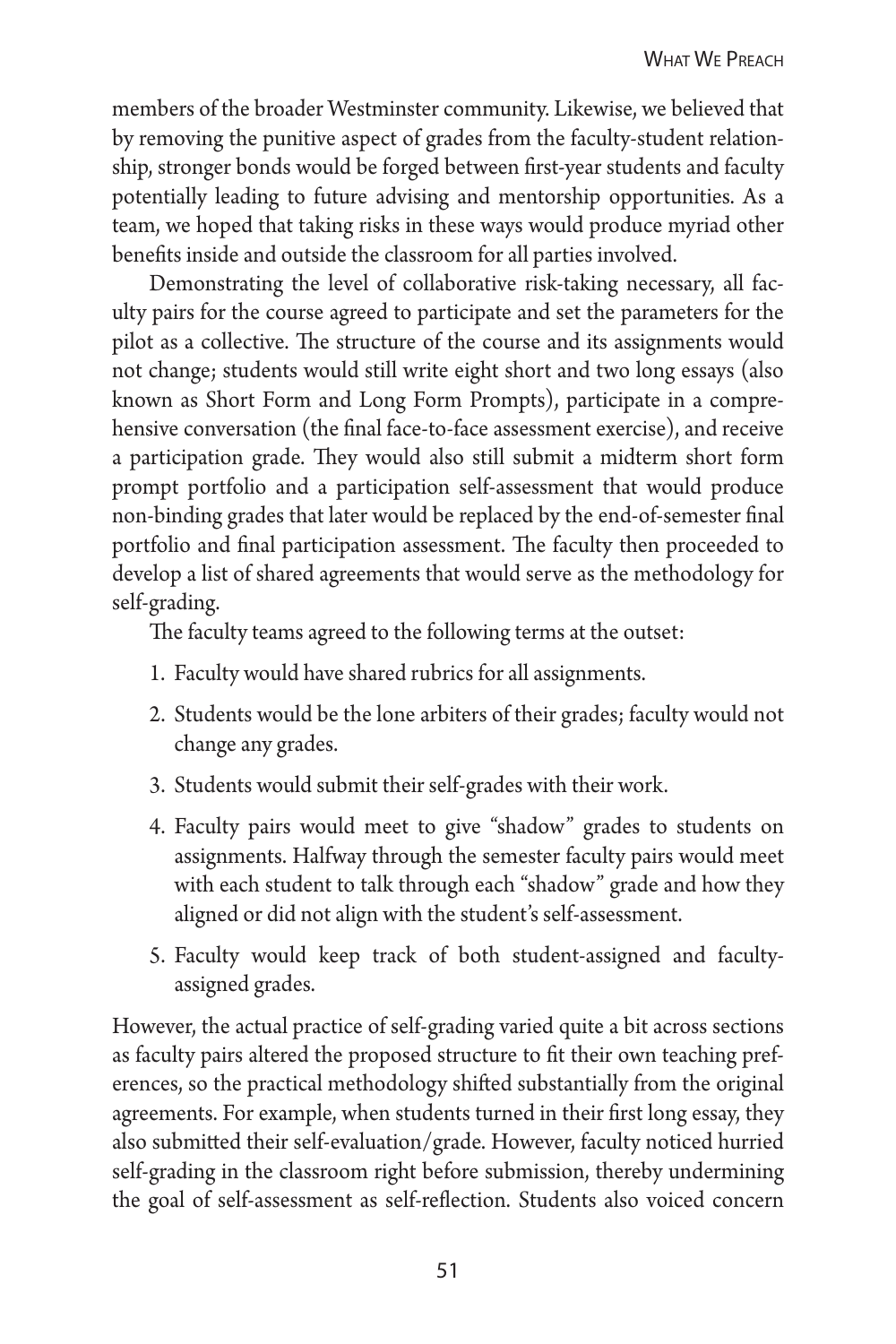that the way they felt about their writing at submission was not an accurate reflection of their actual product but rather a reflection of their feelings about their process. In other words, immediately upon completion it was difficult to move some students off the position that hard work should be rewarded with an A no matter the quality of the final product. However, upon rereading their prompt the following week, students were able to more objectively evaluate their work as an independent product and expressed the desire to change their self-assigned grades. Therefore, having observed this issue with the first Long Form Prompt, one faculty pair shifted self-assessment submission to one week after the second long essay submission, with daily reminders to students not to complete the self-assessment until the night before the week was up. The goal was to help students take the time to gain emotional distance, reread their work, and acquire a more objective view of their final product. Another faculty pair went even further in changing the agreed-upon methodology. Based on studies showing that lower-achieving students over-estimate their skill and thus may grade themselves more generously while higherachieving students underestimate their skill and may grade themselves more harshly (Boud and Falchikov 541), the instructors decided that they would maintain the model of student self-assessment and faculty "shadow" grades; but to offset students' tendency to underestimate their own work, these faculty reserved the right to assign their own higher grades in lieu of lower grades assigned by the students. They did not lower any student's grade, but they also did not track "shadow grades" and so the "shadow grades" could not be used for quantitative comparison.

### **preliminary pilot results**

Three sets of data were evaluated at the end of the semester (student self-assessed grades, "shadow" grades, and a qualitative survey). The first indicated relative consistency across sections within each gender group's selfgrading. The thirteen male-identifying students viewed themselves and their work as sitting somewhere in the B to B+ range while the thirty-two femaleidentifying students saw their work uniformly at an A- level. However, when the student-assigned grades and faculty "shadow" grades were compared for the second metric, the sections saw significantly more variability. On average across sections, male-identifying students graded themselves higher than faculty by 5.9% while female-identifying students graded themselves above faculty by 6.3%. The data would appear to contradict findings about female and male self-valuation (see Haynes and Heilman 956–69). However, within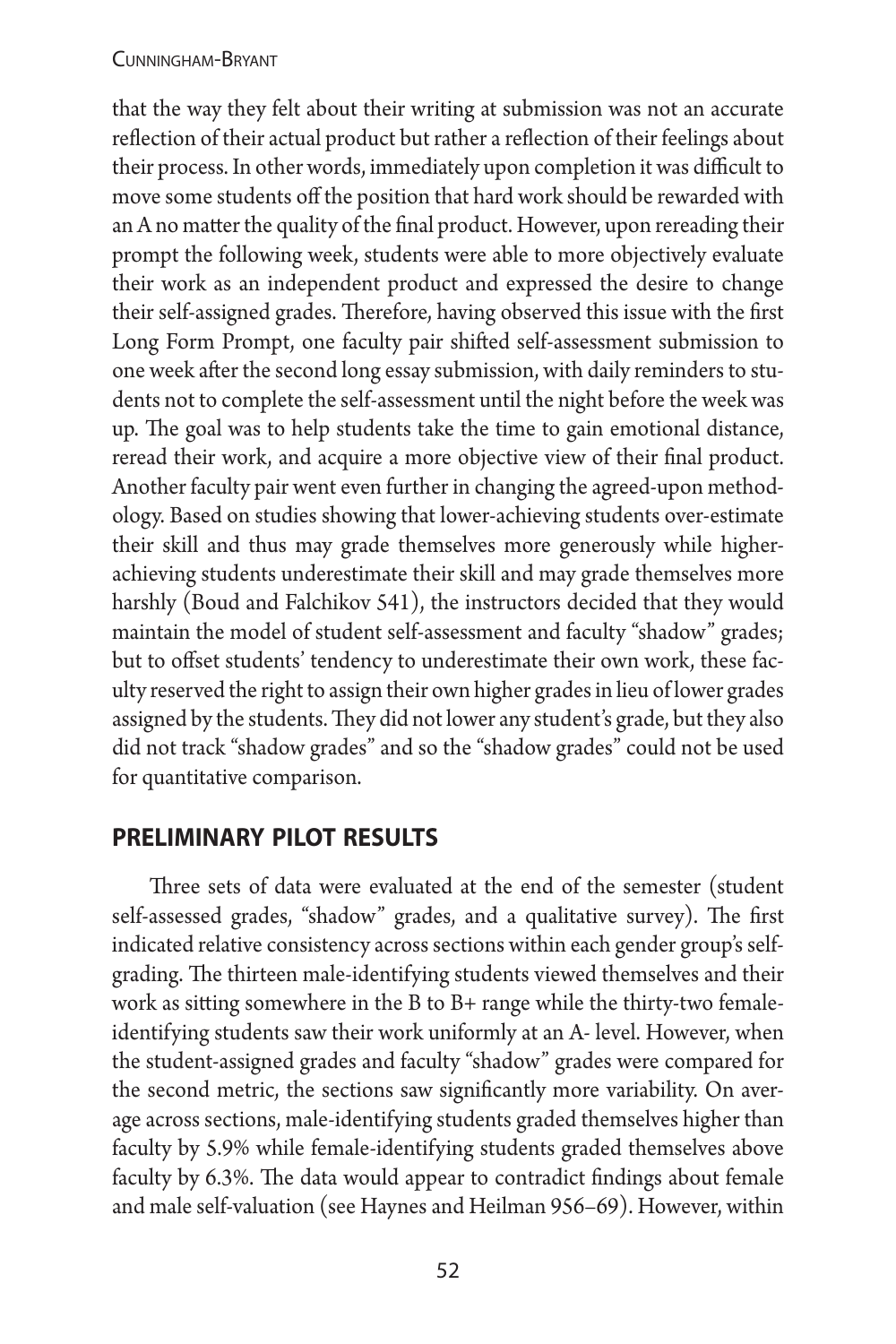the data set the difference between faculty and self-grading among maleidentifying students per section sits between 5.2 and 6.3% while there is substantively more variability among the female-identifying students, ranging from 1.7% to 11.4%. This difference may indicate that other factors were at work in the sections that influenced the female students' self-assessment. In addition, one faculty pair—in the section that moved self-assessment to a week after Long Form Prompt submission—noted that after frank midterm conversations with students, in keeping with the original project's methodology, both male- and female-identifying students' self-assessed grades shifted and came more in line with faculty grades. This shift was particularly evident for female-identifying students, whose self-grades and faculty grades were only 1.7% apart.

For the third factor evaluated, in addition to tracking grades faculty pairs were asked to provide students with the usual forms for qualitative feedback on the entire course with an added question specifically devoted to selfgrading. Unlike the quantitative data, the feedback forms were anonymous, so differentiation by stated gender was not feasible. However, like the quantitative data, this data set was also not complete. Two sections did not keep these forms, so their responses could not be evaluated; nonetheless, those sections that did retain them demonstrated some consistent themes. First, the responses were bimodal in nature: students responded that they loved or hated the exercise with roughly equal numbers on each side. Second, the students who enjoyed the project stated routinely that they felt it removed the pressure associated with grades, in keeping with Reitenauer's claims (61), and forced them to take greater ownership of their work product. Those who disliked the experiment stated overwhelmingly that it increased their focus on their grades and raised their anxiety about grading as they felt they "had to hit a magic number" that the professors had in mind. In addition, numerous students expressed feelings of guilt and anxiety that they would be viewed negatively by faculty if they did not give themselves the faculty's chosen grade, and in two sections faculty reported negative associations with students they felt had "over-graded" themselves, one going so far as no longer desiring to write letters of reference for certain students who had not lived up to the imagined responsibilities of the experiment.

### **conclusions**

Genuine risk-taking at its heart poses the possibility of failure, and in this case the risks taken by students and faculty with self-grading led to a failed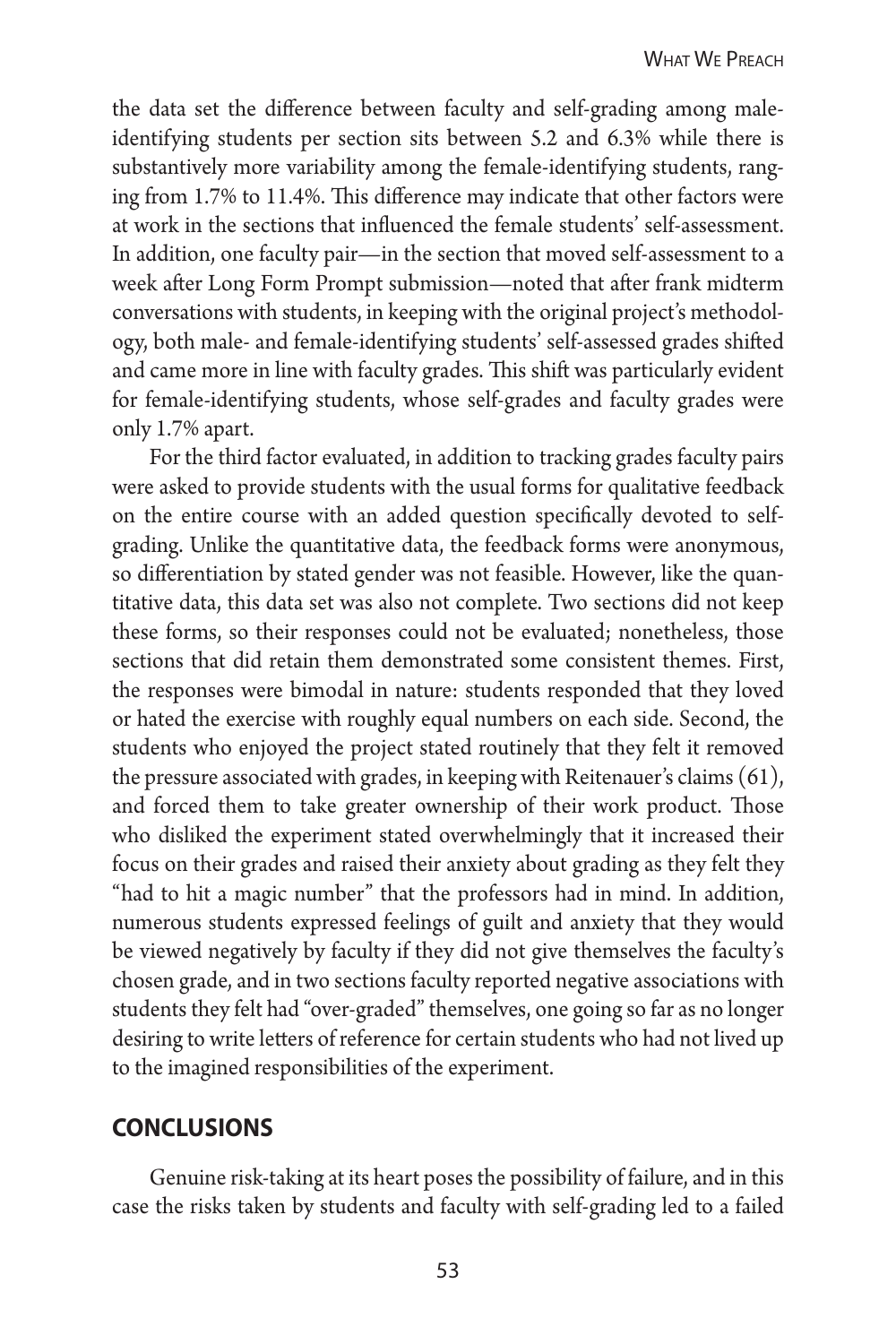endeavor. While the intent of self-grading was to liberate students from a focus on grades as an arbiter of worth and to encourage risk-taking and owning their work product, the results were mixed. Many students remained overly concerned with their grades and still saw faculty as the ultimate arbiter of their work's value, demonstrating that the self-grading pilot ultimately failed to achieve the desired goals. The perceptual differences between students and faculty led to two issues raised by both groups. First, both felt that second-semester first-year students are incapable of accurately assessing their work product—even when using a detailed and prescriptive rubric—due to their limited experience and ability in writing at a level expected of college/ university students. Second, students and faculty recognized that significant differences between student self-assessed grades and faculty-given grades caused interpersonal conflict. Because in all but one section the faculty stuck to the decision not to alter student grades, both students and faculty were frustrated as there was no way to balance the scales. Students wound up essentially penalized for under-grading and rewarded for over-grading themselves on their transcripts, which led to tension between faculty and certain students or, in one case, a faculty pair and an entire class.

Finally, there seemed to be a direct correlation between the initial enthusiasm of the faculty pair for the project and reported student satisfaction at the end of the pilot. In the section that had the highest faculty enthusiasm, though the least reported data, faculty and students anecdotally remained extremely positive toward self-grading at its conclusion although this section also chose to raise the grades of students as faculty thought necessary and did not track student and faculty scoring. In this section, students and faculty may have appreciated the appearance of taking risks but without risking much, if anything. The two sections in which at least one faculty member was extremely ambivalent about the project had the highest difference between student self-grades and faculty-given grades as well as the strongest sentiment against the experiment in qualitative responses. The section in which faculty were relatively neutral to the project at the outset and willing to make minor adjustments at midterm, had the highest student-stated satisfaction and the narrowest difference between faculty and student grades even though faculty remained neutral at the end; this pair wanted to make structural changes should they agree to undertake self-grading again, perhaps reiterating the desire to take small, incremental risks rather than make bold sweeping changes. These differences across sections seem to indicate that faculty perception of the self-grading pilot may have influenced messaging in the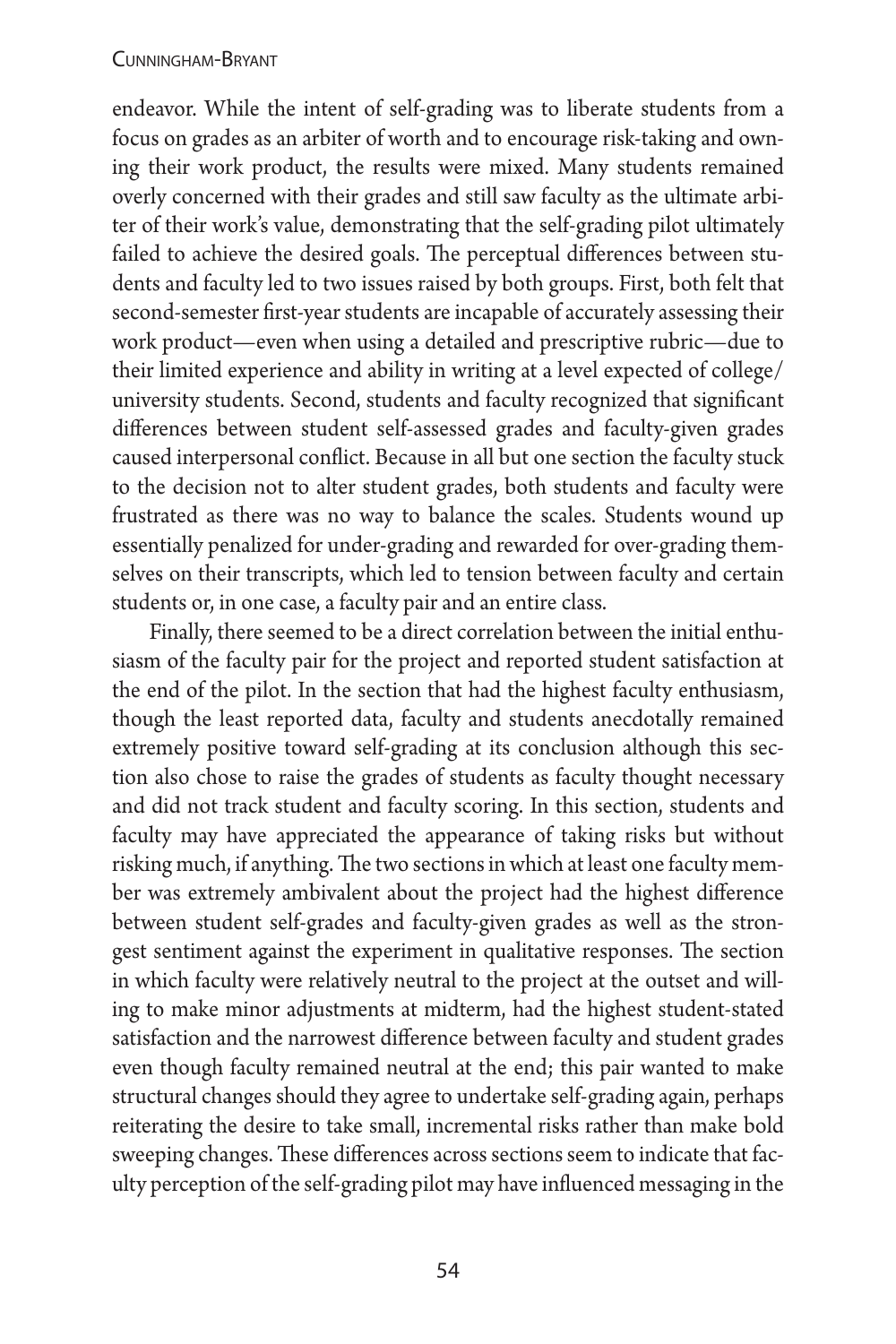classroom, discussion in student meetings, and willingness to adapt, thereby influencing the results.

The failure of the honors college's self-grading pilot project demonstrates that risk-taking is a multi-party process that is deeply connected to the psychology and socialization of both students and faculty. Whether through ambivalence/antipathy by individual faculty toward loss of control or fear of a poor grade from students planning to attend medical school, risk-taking demands that we all leap into the unknown together with a willingness to adapt. The sections that saw relative success with self-grading were those that embraced the process as a joint endeavor where risk-taking and world-building exist in a collaborative space where all parties "go through a necessarily painful period of self-analyzing, of reexamining values, of questioning the safe and easy" (Robertson 64), where the onus is not solely on students but where failure is a potential outcome for both faculty and students. Risk exists when we as educators see our best-laid plans explode and/or blossom, when our students take ownership of their education, or not, and when we all accept the consequences of our actions, even if that means a collective sigh of frustration.

## **references**

- Boud, David, and Nancy Falchikov. "Quantitative Studies of Student Self-Assessment in Higher Education: A Critical Analysis of Findings." *Higher Education*, vol. 18, no. 5, 1989, 529–49.
- Haynes, Michelle C., and Madeline E. Heilman. "It Had to Be You (Not Me)!: Women's Attributional Rationalization of Their Contribution to Successful Joint Work Outcomes." *Personality and Social Psychology Bulletin*, vol. 39, 2013, 956–69.
- hooks, bell. *Teaching to Transgress: Education as the Practice of Freedom.* Taylor and Francis, 1994.
- Reitenauer, Vicki A. "'A Practice of Freedom': Self-Grading for Liberatory Learning." *Radical Teacher: A Socialist*, *Feminist*, *Anti-Racist Journal on the Theory and Practice of Teaching*, vol. 107, 2017, 60–63.
- Rich, Adrienne. "Claiming an Education." Networking-Worlds. <http://networkingworlds.weebly.com/uploads/1/5/1/5/15155460/rich-claim ing an education-1.pdf>.